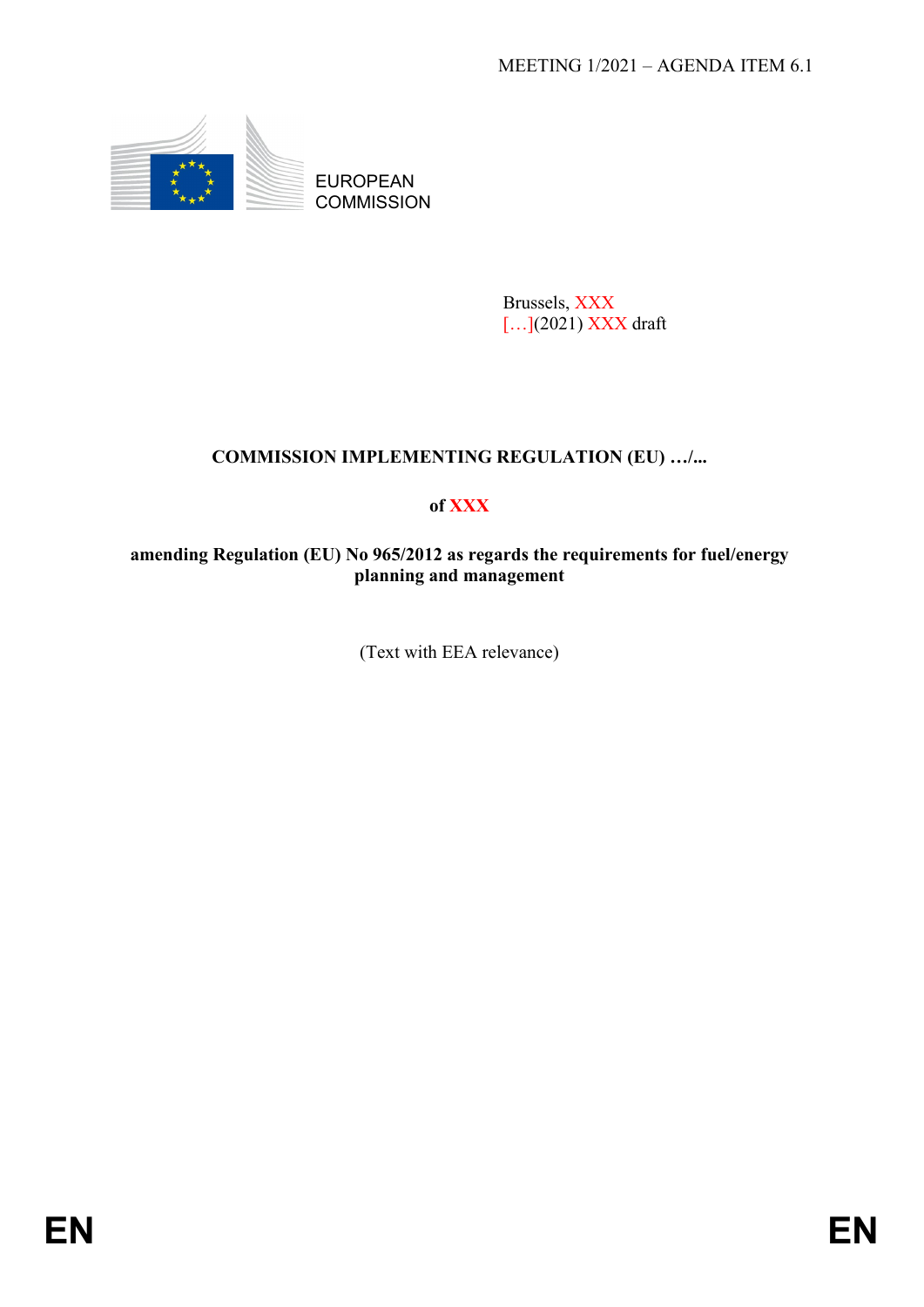### **COMMISSION IMPLEMENTING REGULATION (EU) …/...**

#### **amending Regulation (EU) No 965/2012 as regards the requirements for fuel/energy planning and management**

(Text with EEA relevance)

#### THE EUROPEAN COMMISSION,

Having regard to the Treaty on the Functioning of the European Union,

Having regard to Regulation (EU) 2018/1139 of the European Parliament and of the Council of 4 July 2018 on common rules in the field of civil aviation and establishing a European Union Aviation Safety Agency, and amending Regulations (EC) No 2111/2005, (EC) No 1008/2008, (EU) No 996/2010, (EU) No 376/2014 and Directives 2014/30/EU and 2014/53/EU of the European Parliament and of the Council, and repealing Regulations (EC) No 552/2004 and (EC) No 216/2008 of the European Parliament and of the Council and Council Regulation (EEC) No  $3922/91<sup>1</sup>$  $3922/91<sup>1</sup>$  $3922/91<sup>1</sup>$ , and in particular Article 31 thereof,

#### Whereas:

- (1) Commission Regulation (EU) No  $965/2012^2$  $965/2012^2$  $965/2012^2$  lays down detailed rules for air operations and in particular for fuel planning and management. Those rules should be updated to reflect recent advances in engine technology and best practices in the domain of air operations, and to take into account worldwide aviation experience and scientific and technical progress in air operations.
- (2) The latest fuel-related amendments to Annex 6 of the Convention on International Civil Aviation (ICAO), being Part I (11th edition), Part III (9th edition) and the new guidance of ICAO Document 9976 'Fuel planning manual' should be incorporated in Regulation (EU) No 965/2012, with the exception of certain requirements applicable to helicopters, where EASA judged other solutions as meeting the required level of safety.
- (3) The new rules on fuel or energy planning and management should allow for a level playing field for all interested parties in the internal aviation market and improve competitiveness of the Union aviation industry.
- (4) The new fuel or energy planning and management requirements should support innovation and allow for the smooth integration of new technologies into the air operations domain. Therefore, this Regulation should replace the term 'fuel' with the term 'fuel/energy', wherever appropriate, to accommodate operations with aircraft that use other energy sources than conventional hydrocarbon-based fuel.

<span id="page-1-1"></span><span id="page-1-0"></span><sup>1</sup> OJ L 212, 22.8.2018, p. 1.

<sup>2</sup> Commission Regulation (EU) No 965/2012 of 5 October 2012 laying down technical requirements and administrative procedures related to air operations pursuant to Regulation (EC) No 216/2008 of the European Parliament and of the Council (OJ L 296, 25.10.2012, p. 1.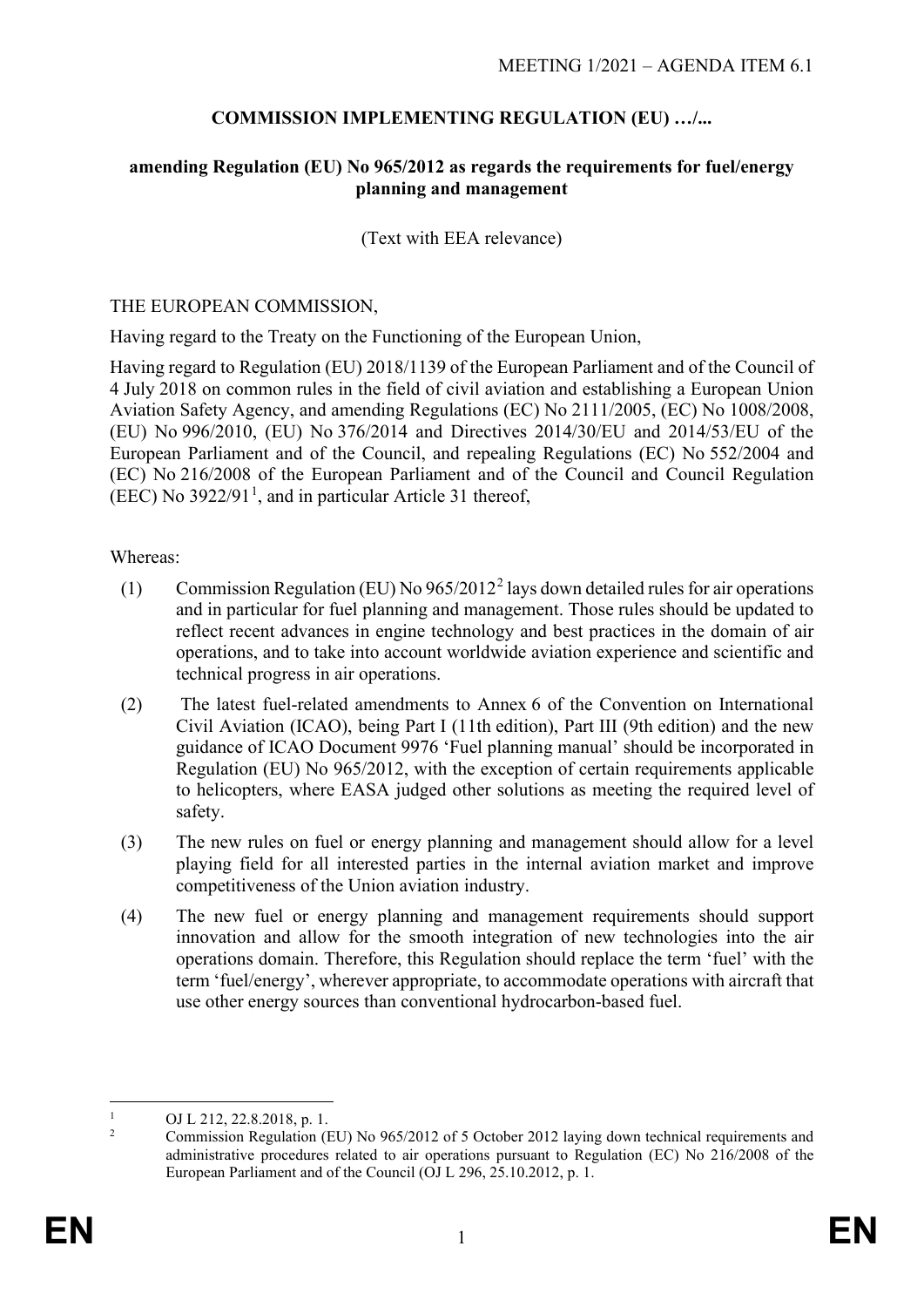- (5) The requirements related to the different types of operations should be proportionate to the scale and complexity of such operations, as well as to the risks involved in such operations.
- (6) Air operators should be able to use a performance-based planning and management procedures that improve operational efficiency by producing financial and environmental benefits, while maintaining or even improving the level of safety. Therefore, the new requirements for aeroplanes used in commercial air transport (CAT) operations introduce a comprehensive fuel scheme encompassing three main policies related to fuel: fuel or energy planning, aerodrome selection and in-flight fuel and energy management. This should allow a more flexible management of risk by the operator, leading to potential efficiency gains.
- (7) New requirements should be introduced to address the risks associated with refuelling, and more specifically when refuelling with passengers on board, disembarking or embarking, and when refuelling a helicopter with rotors turning.
- (8) The assessment of complex fuel or energy schemes requires enhanced capabilities from the competent authorities, therefore the new requirements should introduce criteria to guide competent authorities when making operational safety risk assessments to support the application of fully performance-based fuel schemes.
- (9) Following the principles of proportionality and better regulation, the fuel and energy requirements for non-commercial operations with complex motor-powered aircraft (NCC) and for specialised operations (SPO) should be better aligned with those for CAT operations. On the other hand, the fuel and energy requirements for noncommercial operators of other-than-complex motor-powered aircraft should be based on safety objectives and should allow a performance-based approach. The new requirements on fuel and energy planning and management should reduce regulatory burden, increase cost-effectiveness and, with some exceptions, lead to harmonisation with requirements laid down by ICAO.
- (10) In order to ensure the proper implementation of this Regulation, Member States and affected stakeholders should be given sufficient time to adapt their procedures to the new requirements before this Regulation applies. It shall become applicable with the start of the Summer IATA season, i. e. 27 March, 2022.
- (11) The European Union Aviation Safety Agency has prepared a draft implementing rule and submitted it with Opinion  $02/2020^3$  $02/2020^3$  in accordance with Article 75(2), points (b) and (c), and Article 76(1) of Regulation (EU) 2018/1139.
- (12) The measures provided for in this Regulation are in accordance with the opinion of the Committee established in accordance with Article 127 of Regulation (EU) 2018/1139,

HAS ADOPTED THIS REGULATION:

## *Article 1*

## **Amendments to Regulation (EU) No 965/2012**

Annexes I, II, III, IV, V, VI, VII and VIII to Regulation (EU) No 965/2012 are amended in accordance with the Annex to this Regulation.

<span id="page-2-0"></span>

<sup>3</sup> https://www.easa.europa.eu/document-library/opinions